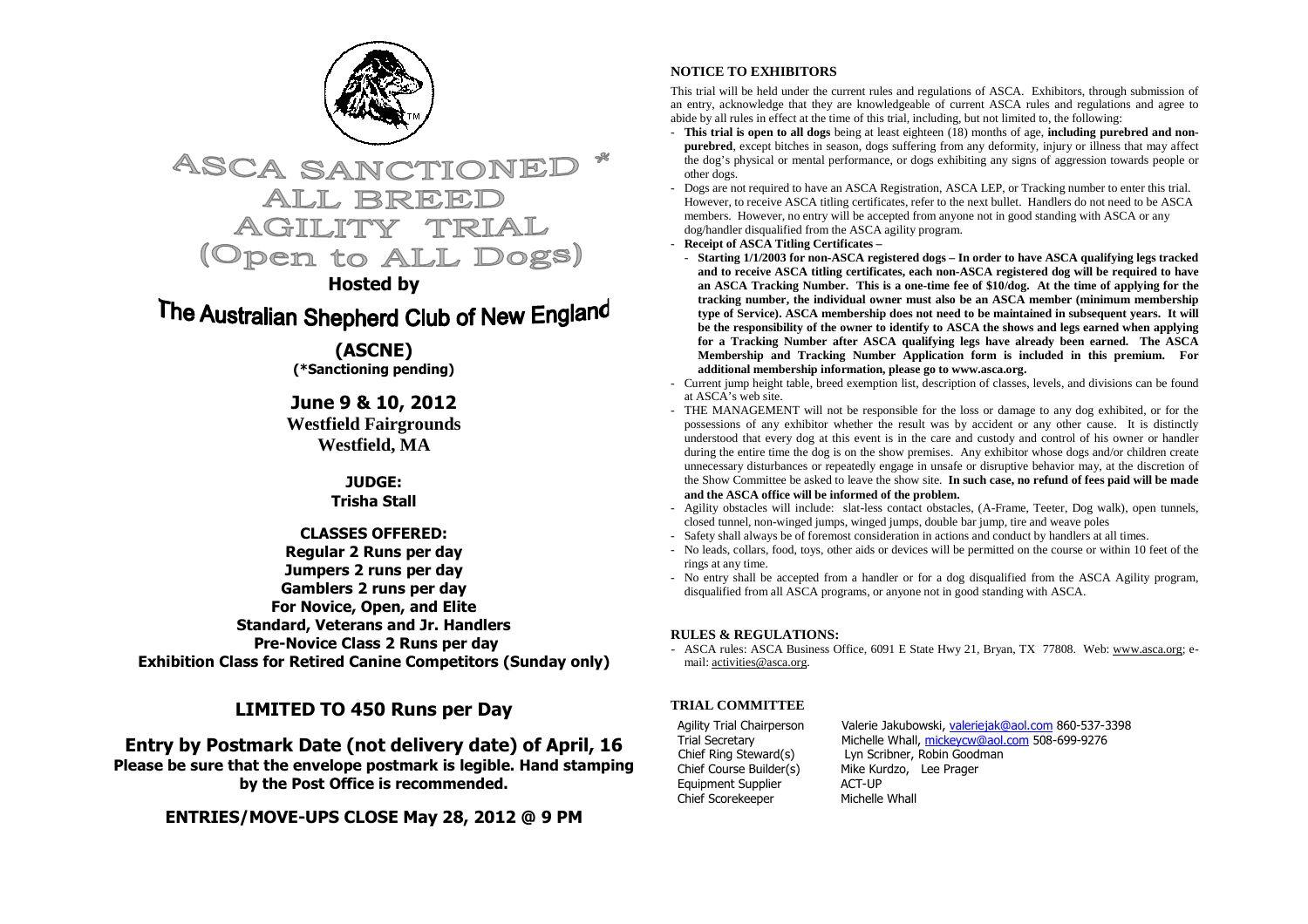#### **ENTRY FORM / ENTRIES / CONFIRMATIONS:**

- Entries will be accepted in the order they are sent, not received. For entries sent via Postal Service, the valid reference date is the postmark. Otherwise the valid date is the ship date. Entries with an early postmark will be processed after Day 5 receipts. Unreadable postmarks will be assumed to be the day previous to receipt.
- Entries may be accepted after the closing date if the trial does not fill.
- ASCA Registration/Tracking No If your dog is an ASCA registered Australian Shepherd (either full registration or LEP) or has an ASCA Tracking Number, write your dog's ASCA registration/LEP number/Tracking Number in this space.
- If this field is left blank, the ASCA Business Office will assume this dog is not registered with ASCA and will not automatically track qualifying legs. However, these dogs will still be placed and will receive any placement awards offered. You may submit the Tracking Form with your entry – HOWEVER please make fees payable to ASCA.
- **Junior Handler entry fees will be one-half of the published fees. To be eligible for this discount, the Junior Handler must own or co-own the dog they are showing.**
- "For Exhibition Only" entries will not be accepted.
- A dog must compete in the height division in which they have been entered. Exception: when a dog is required by the judge to move to a higher height. These dogs will be placed last in the running order of the new jump height.
- Canadian Exhibitors: All fees MUST be submitted in US Funds via International Postal Money Order.
- Returned checks do not constitute a valid entry fee. Returned checks will incur a \$25 service charge.
- Telephone calls returned/initiated with questions on any entries will be made collect.
- **RETIRED EXHIBITION**: To honor our four-legged friends who have taught us and brought us to where we are, we are proud to offer this exhibition class for retired canine competitors. To be eligible, a dog must have previously competed in agility but is now retired from all competitive jumping classes. The class is not limited by age. The course will be a simple Jumpers course (jumps and tunnels only). On the entry form, specify the jump height (bars on the ground is ok; 16" will be the maximum height allowed).
- **PRE-NOVICE:** Dogs must be at least 12 months of age proof of DOB (e.g., registration, rabies cert) **must** be submitted with entry; no teeter or weave poles; specify jump height – dogs under 18 mos. must jump at least 4" lower than regular jump height; no toys or treats

#### **SHOW SITE:**

- This event will be held outdoors, on grass.
- A warm-up area, a single practice jump, and a set of weave poles will be provided for exhibitors.
- ALL dogs must be held on leash or crated except when competing or in the warm-up area.
- Enthusiasts of agility have earned a reputation for being among the most considerate and tidy. We thank everyone in advance for upholding the respectful tradition of leaving the trial site and related lodging sites cleaner than we found them.

#### **REFUNDS / WITHDRAWALS:**

 - There will be no refund/credit for entries withdrawn after the closing date, except for a dog's injury and/or illness or for bitches that come into season after the closing date. These entries will be eligible for a voucher for the amount of the total entry fee paid less \$20.00. A signed letter from your veterinarian must be included with your written request. Requests must be received by the trial secretary prior to the start of the trial. Voucher must be used towards another ASCNE agility trial. There will be no refunds if the trial cannot open or be completed by reason of riots, civil disturbances, fire, an act of God, public emergency, act of a public enemy, strike, or any other cause beyond the control of the Event Committee. There will be no refund in the event dog/handler are dismissed from the competition, regardless of reason.

#### **RULE CHANGE HIGHLIGHTS**

 - For all trials after February 1st, dogs not jumping in the 20"+/24" (16"+ vets and junior handlers) jump height classes shall provide proof of jump height or must be measured at check in. Exhibitors may submit a copy of a dog's AKC, NADAC or ASCA height cards with their entry or at check-in.

#### **TENTATIVE SCHEDULE AND RING ASSIGNMENTS**

 **Saturday** –Regular 1 & 2 (E/ O/ N), Jumpers 1 & 2 (E/ O/ N), Gamblers 1 & 2 (E/ O/ N), Prenovice 1 & 2. E=elite, O=open, N=novice

 **Sunday** – Gamblers 3 & 4 (E/ O/ N), Regular 3 & 4 (E/ O/ N), retired veterans class, Pre-novice  $3 \& 4$ , Jumpers  $3 \& 4$  (E/O/N). E=elite, O=open, N=novice Run order low to high on Sat. High to low on Sun

 The running order of classes is subject to change at the discretion of the judges and/or the host club. The final order will be included in the confirmation packet.

#### **REGISTRATION / MEASURING**

Saturday and Sunday between 7:00 and 7:30AM

 Copies of ASC, NADAC or AKC height cards may either be mailed in or presented at registration for dogs not entered in  $20" +/24"$  (16"+ veterans and Junior handlers). Otherwise they will need to be measured at registration.

#### **MOVE-UPS:**

- Dogs receiving titles after the closing date may be upgraded by providing written notice to the Show Secretary, prior to the move up cutoff date listed on the front of this premium. Letters and e-mails containing the owner's full name, the dog's call name and ASCA number, entered class, and from and to level are acceptable.
- Move-ups from Saturday to Sunday will be permitted. Trial Secretary must be notified no later than 30 minutes after the last class on Saturday has finished.

#### **PRIZES / AWARDS**

- Green Qualifying Ribbons will be awarded to all dogs achieving a qualifying score.
- Placement Ribbons will be awarded to all dogs placing  $1<sup>st</sup>$  through  $4<sup>th</sup>$  in each class and jump height.
- Ribbons/prizes must be picked up during the weekend. Ribbons WILL NOT be mailed.

#### **FOOD / VENDORS**

- Details will be provided in the confirmation.

#### **JUMP HEIGHTS –**

| Dog's height<br>at withers | $11"$ &<br>under                                 | 14" &<br>under | 18" &<br>Under | 20" &<br>Under | Over 20"             | Over $20$ "<br>Optional |  |  |
|----------------------------|--------------------------------------------------|----------------|----------------|----------------|----------------------|-------------------------|--|--|
| Standard                   | 8"                                               | 12"            | 16"            | 20"            | $20+$ (jumps $20$ ") | 24"                     |  |  |
| Vets                       | 4"                                               | 8"             | 12"            | 16"            | $16+$ (jumps $16"$ ) |                         |  |  |
| JrH                        | may jump at the standard jump height or 4" lower |                |                |                |                      |                         |  |  |

- A dog may be entered in a class at a jump height higher than they are eligible provided the dog is not entered in the Veteran Division classes.

- No dog shall ever jump lower than 4" in the Junior Handler or Veteran Division.

- 20"+ and 24" will be scored and placed together as one class.
- Refer to the current ASCA rulebook for the current Breed Jump Height Exemption List.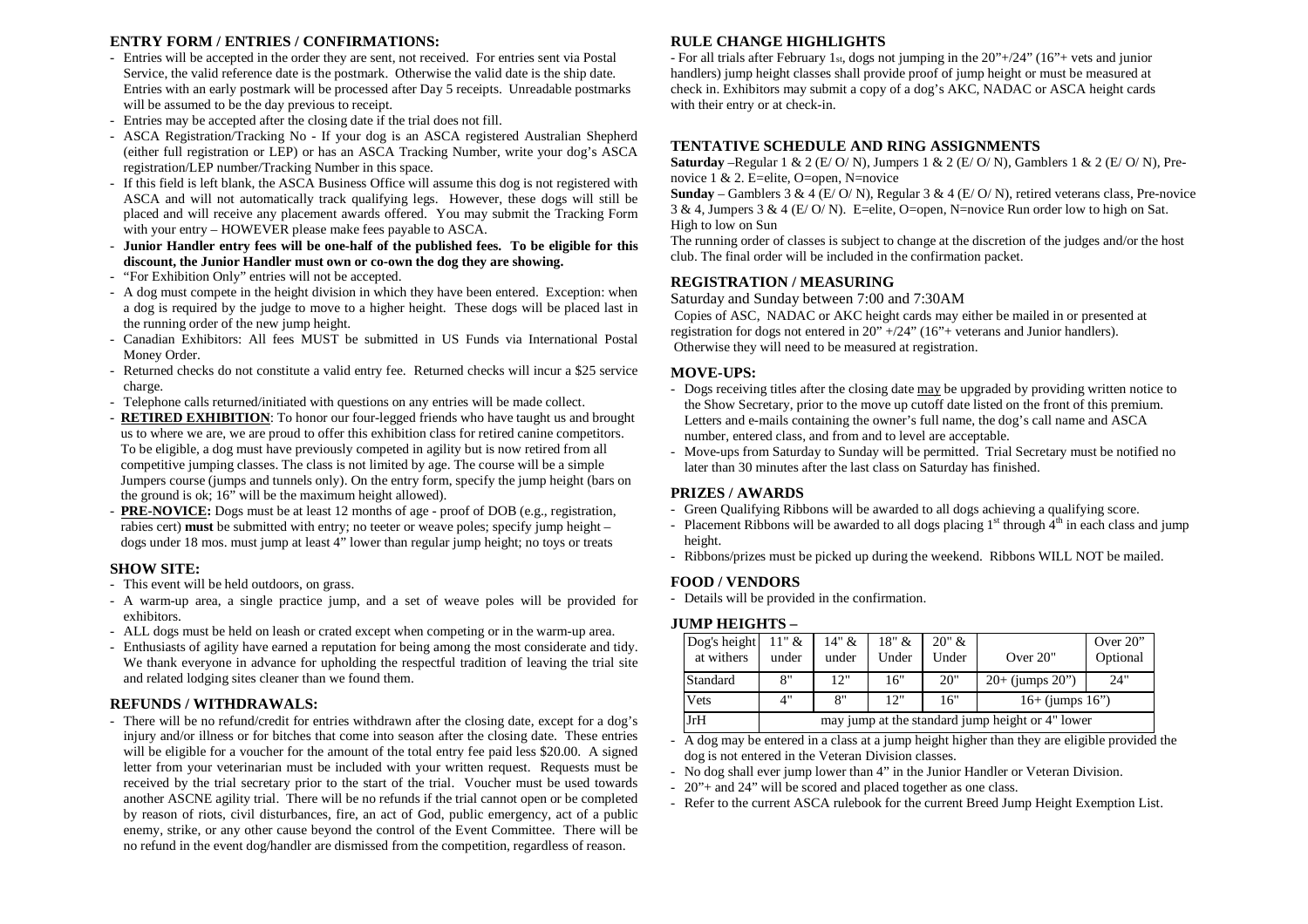#### *Directions to Westfield Fairgrounds:*

**From Interstate 91:** Take Exit 15, Holyoke Mall at Ingleside. Turn left at bottom of ramp. Go to second set of lights and turn right onto Homestead Ave. At next light turn left onto Rt. 202. Go approximately 5 miles. Cross Rt. 10 (at light) and go to cemetery on the left. At stop sign turn left. Show site is on the left, about 1 1/2 miles.

 **From the Massachusetts Turnpike—I-90:** Take exit 3. Turn right at the light at the end of the ramp. Go about 100 ft. and make a right onto Arch Road. (Westfield Motor Inn/Westfield EconoLodge is on the corner.) Go about 1.5 miles. You will pass the Southern States Building on your right. Just after that make a left onto Cabot Road. Go to the end and make a right onto Russellville Rd. Show site is a short distance up on the right.

#### **ACCOMMODATIONS - Make your Reservations Early!!!**

Hotels that accept dogs are quickly becoming a rarity. Please behave responsibly! Clean up after your dog, bring sheets to cover the furniture, do not groom or bathe your dog inside, do not leave your dog(s) unattended in the room, and please be respectful of other guests who do not have to be up at 6:00 a.m.

**Econo Lodge** (this is the closest to the trial site). Exit 3 off Mass Turnpike, 2 Southampton Rd, Westfield, MA 01085, (413) 568-2821, \$25.00 non-refundable pet fee for stay.

**Comfort Inn**, 237 Russell Road, Route 9, Hadley, MA 01035 (413) 584-9816 Pet Fee: \$25 first night, 15 the next

**Quality Inn**, 1150 Riverdale St., West Springfield, MA 01089, (413) 739-7261 Pet Fee: \$25, rate: \$89.95

**Days Inn**, 450 Memorial Drive, Chicopee, MA 01020, (413) 739-7311 Pet Fee: \$20, rate: \$103

**Quality Inn**, 463 Memorial Drive, Chicopee, MA, 01020, (413) 592-6171 Pet Fee \$15, rate: \$89.95

Camping on grounds, limited electric and water hook-ups, first-come basis. Camping reservation form on following page.

#### **SOME MOTEL COURTESIES TO OBSERVE:**

- Cover the motel's bedding with a sheet, whether or not you think your dog will get on the bed.

- If you crate your dog, please bring a towel to put under the crate to keep marks off the rug. Bring a towel to put under your dog's food dish.

- Make every effort to have your dog free of fleas BEFORE arriving.

- All poop must be picked up, bagged, and disposed of properly by the dog's handler. The Event Committee will excuse competitors who fail to pick up after their dogs at the trial site or the motel.

- Don't leave your dog unattended. If you must leave, take them with you.

**Beginning 1/1/2003 for non-ASCA registered dogs** – In order to have ASCA qualifying legs tracked and to receive ASCA titling certificates, each non-ASCA registered dog will be required



## **ASCA MEMBERSHIP AND TRACKING NUMBER APPLICATION FORM**

to have an ASCA Tracking Number. This is a one-time fee of \$10/dog. At the time of applying for the tracking number, the individual owner must also be an ASCA member (minimum membership type of Service is required). ASCA membership does not need to be maintained in subsequent years. It will be the responsibility of the owner to identify to ASCA the show(s) and leg(s) earned when applying for a Tracking Number for those ASCA qualifying legs earned from 1/1/2003 until submission of application.

Please type or print clearly. Incomplete or illegible forms will be returned.

#### **Membership Application:**

Owner's Name  $(1)$ Owner's Name (2) Owner's Address: City, State, Postal Code: Phone Number: \_\_\_\_\_\_\_\_\_\_\_\_\_\_\_\_\_\_\_\_\_\_\_\_\_E-mail:\_\_\_\_\_\_\_\_\_\_\_\_\_\_\_\_\_\_\_\_\_\_\_\_\_\_\_\_\_\_\_\_\_

#### **Service Membership Fee: \$10.00 per person**

(If you are interested in other membership types, go to www.asca.org)

I (We) agree to abide by the ASCA Articles of Incorporation, Bylaws, and all ASCA Rules and Regulations governing the ASCA Registry and all other ASCA programs.

Owner's Signature (1):\_\_\_\_\_\_\_\_\_\_\_\_\_\_\_\_\_\_\_\_\_\_\_\_\_\_\_\_\_\_\_\_\_\_\_\_\_\_\_\_\_\_\_\_\_\_\_\_\_\_\_\_\_\_\_\_\_\_

Owner's Signature  $(2)$ :

**Dog Information: Lifetime fee for tracking number is \$10.00 per dog for ASCA Members** 

| Dog's Full Name: |  |
|------------------|--|
|                  |  |

Dog's Call Name: \_\_\_\_\_\_\_\_\_\_\_\_\_\_\_\_\_\_\_\_\_\_\_\_\_\_\_\_\_\_\_\_\_\_\_\_\_\_\_\_\_\_\_\_\_\_\_\_\_\_\_\_\_\_\_\_\_\_\_\_\_\_

Any/All Previous Registration Numbers Used: \_\_\_\_\_\_\_\_\_\_\_\_\_\_\_\_\_\_\_\_\_\_\_\_\_\_\_\_\_\_\_\_\_\_\_\_\_\_\_ \_\_\_\_\_\_\_\_\_\_\_\_\_\_\_\_\_\_\_\_\_\_\_\_\_\_\_\_\_\_\_\_\_\_\_\_\_\_\_\_\_\_\_\_\_\_\_\_\_\_\_\_\_\_\_\_\_\_\_\_\_\_\_\_\_\_\_\_\_\_\_\_\_\_\_\_\_

Sex: \_\_\_\_\_\_\_\_\_\_\_\_\_\_\_\_\_\_\_\_\_\_\_\_\_\_\_\_\_\_\_\_\_ Birthdate: \_\_\_\_\_\_\_\_\_\_\_\_\_\_\_\_\_\_\_\_\_\_\_\_\_\_\_\_\_\_\_

Breed:\_\_\_\_\_\_\_\_\_\_\_\_\_\_\_\_\_\_\_\_\_\_\_\_\_\_\_\_\_\_\_\_

Events/Os Earned Since  $1/1/2003$ 

**Mail completed form with check or money order to:** 

**ASCA Business Office Phone 979- Office 979-778-1082 6091 E State Highway 21, Bryan, TX 77808 Highway 77808**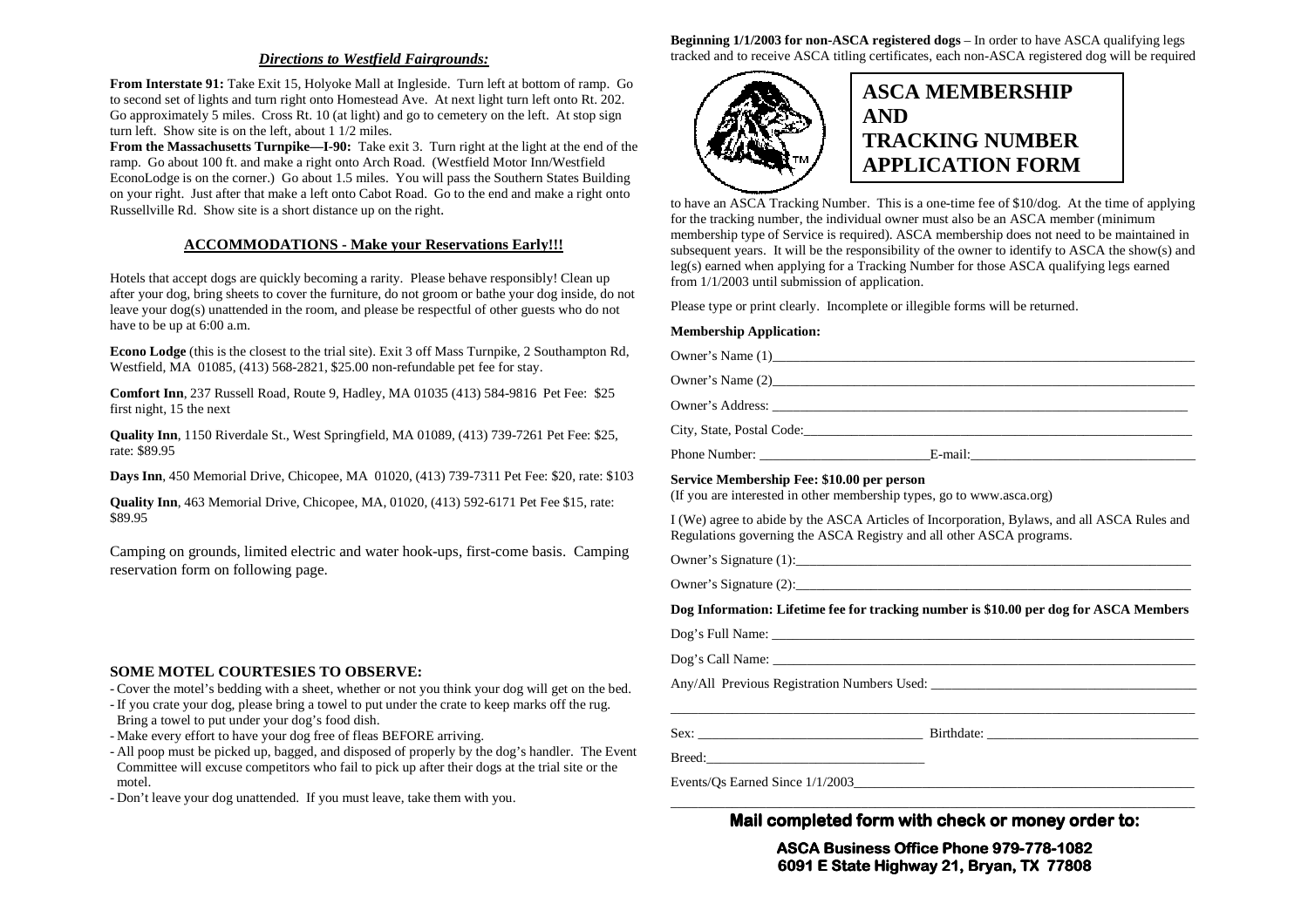#### **Volunteer Sign-Up (…We Really Need Your Support)**

As at every event, no club can pull off a trial without the help and support of our exhibitors to keep the agility trial running smoothly and efficiently. **We will not be able to do this without your involvement.** Working in and around the ring is a great way to increase your knowledge and understanding of the sport. If you have a guest or significant other who would be willing to work at the trial, we'd be thrilled!

We appreciate your help and will do what we can for your comfort, including the volunteers' refreshment area for trial workers and helpers.

Thank you for volunteering and making this a better show for everyone. We couldn't do it without you!

This year we plan on having a volunteer sign-up board available each morning of the trial. Thank you for volunteering and making this a better show for everyone. We couldn't do it without you!

# **ATCH**

 If you think you might get your ATCH please check here \_\_\_\_\_\_so we can have your bar and ribbon ready!! Your name:\_\_\_\_\_\_\_\_\_\_\_\_\_\_\_\_\_\_\_\_\_\_\_\_\_\_\_\_\_\_\_\_\_\_\_\_\_\_\_\_

**Entries Mailed: \_\_\_\_\_\_\_\_\_\_\_\_\_\_\_\_\_** Check #: \_\_\_\_\_\_\_\_\_\_\_\_ Amount: \_\_\_\_\_\_\_\_\_\_\_\_\_ **Dog 1: \_\_\_\_\_\_\_\_\_\_\_\_\_\_\_\_\_\_\_\_\_\_\_\_\_\_\_\_\_\_\_\_\_\_\_\_\_\_\_\_\_\_\_\_\_\_\_\_\_\_\_\_\_\_\_\_\_\_\_\_\_\_\_\_\_\_\_\_** \_\_\_\_\_\_\_\_\_\_\_\_\_\_\_\_\_\_\_\_\_\_\_\_\_\_\_\_\_\_\_\_\_\_\_\_\_\_\_\_\_\_\_\_\_\_\_\_\_\_\_\_\_\_\_\_\_\_\_\_\_\_\_\_\_\_\_ \_\_\_\_\_\_\_\_\_\_\_\_\_\_\_\_\_\_\_\_\_\_\_\_\_\_\_\_\_\_\_\_\_\_\_\_\_\_\_\_\_\_\_\_\_\_\_\_\_\_\_\_\_\_\_\_\_\_\_\_\_\_\_\_\_\_\_ \_\_\_\_\_\_\_\_\_\_\_\_\_\_\_\_\_\_\_\_\_\_\_\_\_\_\_\_\_\_\_\_\_\_\_\_\_\_\_\_\_\_\_\_\_\_\_\_\_\_\_\_\_\_\_\_\_\_\_\_\_\_\_\_\_\_\_ \_\_\_\_\_\_\_\_\_\_\_\_\_\_\_\_\_\_\_\_\_\_\_\_\_\_\_\_\_\_\_\_\_\_\_\_\_\_\_\_\_\_\_\_\_\_\_\_\_\_\_\_\_\_\_\_\_\_\_\_\_\_\_\_\_\_\_  $\log 2$ : \_\_\_\_\_\_\_\_\_\_\_\_\_\_\_\_\_\_\_\_\_\_\_\_\_\_\_\_\_\_\_\_\_\_\_\_\_\_\_\_\_\_\_\_\_\_\_\_\_\_\_\_\_\_\_\_\_\_\_\_\_\_\_\_\_\_\_ \_\_\_\_\_\_\_\_\_\_\_\_\_\_\_\_\_\_\_\_\_\_\_\_\_\_\_\_\_\_\_\_\_\_\_\_\_\_\_\_\_\_\_\_\_\_\_\_\_\_\_\_\_\_\_\_\_\_\_\_\_\_\_\_\_\_\_ \_\_\_\_\_\_\_\_\_\_\_\_\_\_\_\_\_\_\_\_\_\_\_\_\_\_\_\_\_\_\_\_\_\_\_\_\_\_\_\_\_\_\_\_\_\_\_\_\_\_\_\_\_\_\_\_\_\_\_\_\_\_\_\_\_\_\_ \_\_\_\_\_\_\_\_\_\_\_\_\_\_\_\_\_\_\_\_\_\_\_\_\_\_\_\_\_\_\_\_\_\_\_\_\_\_\_\_\_\_\_\_\_\_\_\_\_\_\_\_\_\_\_\_\_\_\_\_\_\_\_\_\_\_\_  $\log 3:$ \_\_\_\_\_\_\_\_\_\_\_\_\_\_\_\_\_\_\_\_\_\_\_\_\_\_\_\_\_\_\_\_\_\_\_\_\_\_\_\_\_\_\_\_\_\_\_\_\_\_\_\_\_\_\_\_\_\_\_\_\_\_\_\_\_\_\_ \_\_\_\_\_\_\_\_\_\_\_\_\_\_\_\_\_\_\_\_\_\_\_\_\_\_\_\_\_\_\_\_\_\_\_\_\_\_\_\_\_\_\_\_\_\_\_\_\_\_\_\_\_\_\_\_\_\_\_\_\_\_\_\_\_\_\_ \_\_\_\_\_\_\_\_\_\_\_\_\_\_\_\_\_\_\_\_\_\_\_\_\_\_\_\_\_\_\_\_\_\_\_\_\_\_\_\_\_\_\_\_\_\_\_\_\_\_\_\_\_\_\_\_\_\_\_\_\_\_\_\_\_\_\_ \_\_\_\_\_\_\_\_\_\_\_\_\_\_\_\_\_\_\_\_\_\_\_\_\_\_\_\_\_\_\_\_\_\_\_\_\_\_\_\_\_\_\_\_\_\_\_\_\_\_\_\_\_\_\_\_\_\_\_\_\_\_\_\_\_\_\_ **Accommodations:** Hotel: Phone: \_\_\_\_\_\_\_\_\_\_\_\_\_\_\_\_\_\_\_\_\_\_\_\_\_\_\_\_ Confirmation #: \_\_\_\_\_\_\_\_\_\_\_\_\_\_\_\_\_ Directions: \_\_\_\_\_\_\_\_\_\_\_\_\_\_\_\_\_\_\_\_\_\_\_\_\_\_\_\_\_\_\_\_\_\_\_\_\_\_\_\_\_\_\_\_\_\_\_\_\_\_\_\_\_\_\_\_\_\_ \_\_\_\_\_\_\_\_\_\_\_\_\_\_\_\_\_\_\_\_\_\_\_\_\_\_\_\_\_\_\_\_\_\_\_\_\_\_\_\_\_\_\_\_\_\_\_\_\_\_\_\_\_\_\_\_\_\_\_\_\_\_\_\_\_\_\_\_ \_\_\_\_\_\_\_\_\_\_\_\_\_\_\_\_\_\_\_\_\_\_\_\_\_\_\_\_\_\_\_\_\_\_\_\_\_\_\_\_\_\_\_\_\_\_\_\_\_\_\_\_\_\_\_\_\_\_\_\_\_\_\_\_\_\_\_\_ \_\_\_\_\_\_\_\_\_\_\_\_\_\_\_\_\_\_\_\_\_\_\_\_\_\_\_\_\_\_\_\_\_\_\_\_\_\_\_\_\_\_\_\_\_\_\_\_\_\_\_\_\_\_\_\_\_\_\_\_\_\_\_\_\_\_\_\_ **RV/CAMPING RESERVATION** Make checks payable to ASCNE and mail to: Keli Gaunt, 148 Turnbull Road, New Hartford, CT 06057. Name: \_\_\_\_\_\_\_\_\_\_\_\_\_\_\_\_\_\_\_\_\_\_\_\_\_\_\_\_\_\_\_\_\_\_\_\_\_\_\_\_\_\_\_\_\_\_\_\_\_\_ Nights: FRIDAY SATURDAY SUNDAY Fee:  $(15.00 \text{ per night})$ License Plate # \_\_\_\_\_\_\_\_\_\_\_\_\_\_\_\_\_\_\_\_\_\_ STATE \_\_\_\_\_\_\_\_ RV Type: Motor Home Travel Trailer Tent Length: \_\_\_\_\_\_\_\_\_\_\_\_\_\_\_\_\_\_\_\_ -----------

**For Your records, summary of entries:**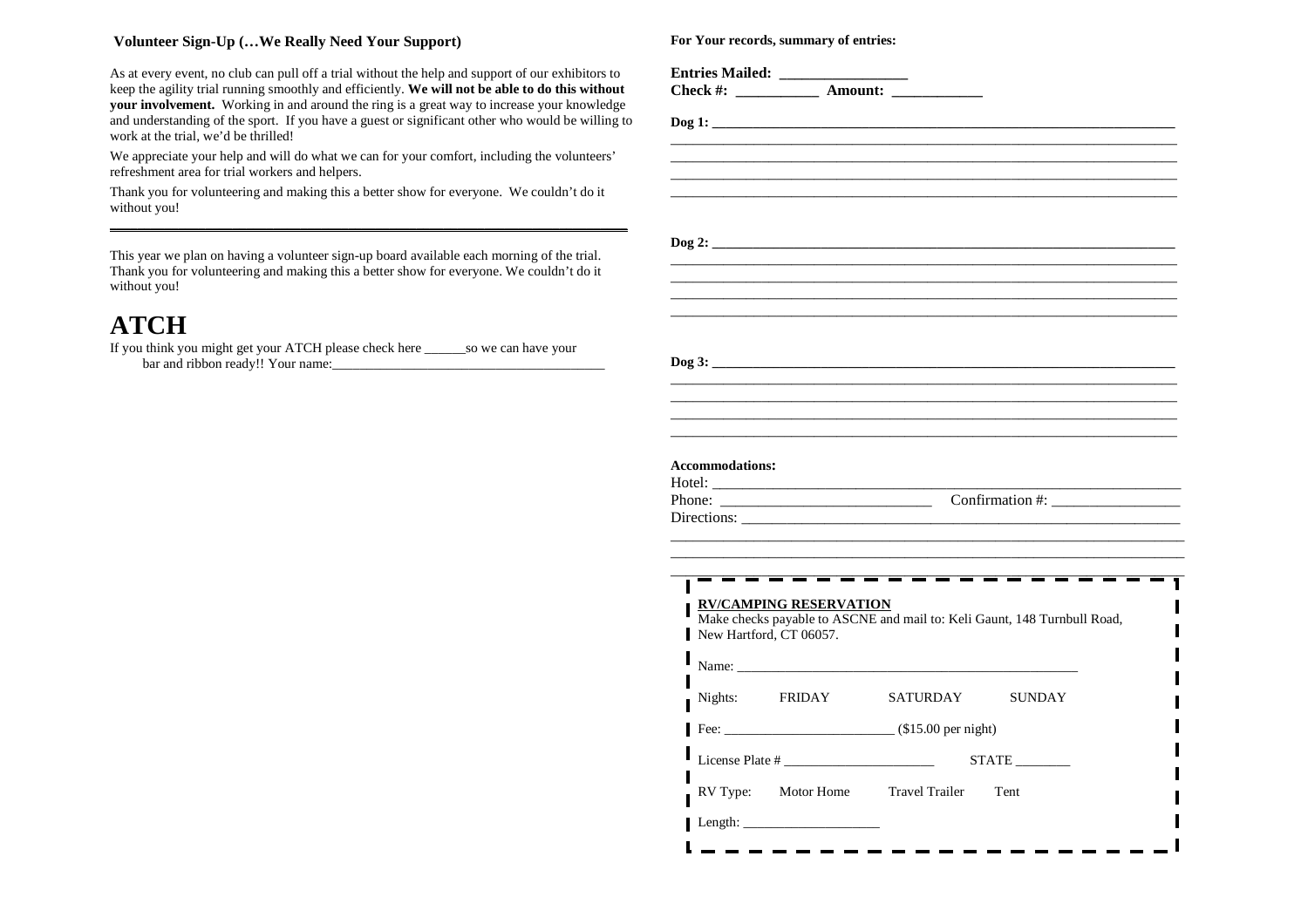#### **AGREEMENT**

The patron who signs this agreement represents that he/she is authorized to enter into this agreement on behalf of both exhibitor and the owner of entered dog. In consideration of acceptance of this entry:

 1.1 As used here "ASCA" means the Australian Shepherd Club of America, Inc., its affiliate clubs and each of their members, officers, directors, employees, show chairs, show committees, and agents.

 1.2 Exhibitor/owner is knowledgeable of and agrees to abide by the rules and regulations of ASCA governing sanctioned agility trials, and any other rules and regulations appearing in the premium for this event.

 1.3 Exhibitor/owner certifies that the entered dog is not a hazard to persons, dogs, or property and that the entered dog's rabies vaccination is current in accordance with the requirement of the state in which the dog resides.

 1.4 Exhibitor/owner acknowledges all hazards presented by the event and the event premises, including, but not limited to, the condition of the floors, stairways, halls, lighting, security measures or lack of, electrical appliances, fitting, show rings, parking areas, and the presence of unfamiliar animals and people; exhibitor and owner assume the risk of any harm arising from these.

 1.5 Exhibitor/owner releases ASCA (including ASCA officers, directors, employees, and members), the Australian Shepherd Club of New England (including its officers, directors, members, agents, employees and event organizing committee), Westfield Fairgrounds (including its officers, directors, members, owners and employees) and will defend them and hold them harmless from all present and future loss, injury, damage, claims, demands and liabilities involving the entered dog, event, or event premises. Without limiting the generality of the foregoing hold harmless provisions, exhibitor/owner hereby specifically assume sole responsibility for, and agree to indemnify and save aforementioned parties harmless from any and all loss and expenses (including legal fees) by reason of the liability imposed by law upon any of the aforementioned parties for damages because of bodily injuries, including death, at any time in consequence of my(our) participation in this event, howsoever such injury, or death may be caused, and whether or not the same may have been caused or may have been alleged to have been caused by negligence of the aforementioned parties or any of their employees or agents or any other persons.

I have read, understood, and I acknowledge the above Agreement.

| Signature of Owner/Exhibitor                                                                                                                                                                                                     | Date |
|----------------------------------------------------------------------------------------------------------------------------------------------------------------------------------------------------------------------------------|------|
| Signature of Parent or Legal Guardian of Minor                                                                                                                                                                                   | Date |
| Junior Handler entry fees are one-half of the Std/Vet entry fee. The junior must own or<br>co-own the dog being shown to be eligible for the discount.<br>Does this junior exhibitor own or co-own the dog being entered? Yes No |      |
| Retired Canine Bio: New York 1988. The Second Second Second Second Second Second Second Second Second Second Second Second Second Second Second Second Second Second Second Second Second Second Second Second Second Second S   |      |
|                                                                                                                                                                                                                                  |      |
|                                                                                                                                                                                                                                  |      |
|                                                                                                                                                                                                                                  |      |

June 2012

 $Ck\#$  Amt Entry #

**OFFICIAL ENTRY FORM ASCA SANCTIONED ALL-BREED AGILITY TRIAL** 

Australian Shepherd Club of New England (ASCNE)

June 9 & 10, 2012, Westfield Fairgrounds, Westfield, MA,

Return this completed entry form with entry fees made payable in U.S. funds to: ASCNE c/o Michelle Whall 144 Lyman St., N Attleboro, Ma 02760

*Exhibitor/Owner must read and sign reverse side of this form for entry to be valid.* 

 *Owner/Handler Information* **\_\_\_** check if new address Owner: \_\_\_\_\_\_\_\_\_\_\_\_\_\_\_\_\_\_\_\_\_\_\_\_\_\_\_\_\_\_\_\_\_\_\_\_\_\_\_\_\_\_\_\_\_\_\_\_\_\_\_\_\_\_\_\_\_\_\_\_\_\_\_\_\_\_\_\_ Address: \_\_\_\_\_\_\_\_\_\_\_\_\_\_\_\_\_\_\_\_\_\_\_\_\_\_\_\_\_\_ \_\_\_\_\_\_\_\_\_\_\_\_\_\_\_\_\_\_\_\_\_\_\_\_\_\_\_\_\_\_\_\_\_\_\_\_ City: \_\_\_\_\_\_\_\_\_\_\_\_\_\_\_\_\_\_\_\_\_\_\_\_\_\_\_\_\_\_\_\_ State: \_\_\_\_\_\_\_\_\_ Zip: \_\_\_\_\_\_\_\_\_\_\_\_\_\_\_ Telephone: \_\_\_\_\_\_\_\_\_\_\_\_\_\_\_\_\_\_\_\_\_\_\_\_\_\_\_ E-mail: \_\_\_\_\_\_\_\_\_\_\_\_\_\_\_\_\_\_\_\_\_\_\_\_\_\_\_\_ Confirmations will be sent by e-mail unless otherwise specified: No *Dog's Identification*  Dog's Call Name: \_\_\_\_\_\_\_\_\_\_\_\_\_\_\_\_\_\_\_\_\_\_\_\_\_\_\_\_\_\_\_\_\_\_\_\_\_\_\_\_\_\_\_\_\_\_\_\_\_\_\_\_\_\_\_\_\_\_\_\_\_\_ Breed: \_\_\_\_\_\_\_\_\_\_\_\_\_\_\_\_\_\_\_\_\_\_\_\_\_\_\_\_\_\_\_\_\_\_\_\_\_\_\_\_\_\_\_\_\_ Birth Date: \_\_\_\_\_\_\_\_\_\_\_\_\_\_\_ Dog's Height At Withers: Sex: **Circle ACTUAL** Jump Height Dog will Jump: 4" 8" 12" 16" 16+" 20" 20+" 24" Is the Handler Disabled or Handler a Veteran taking jump height exemption? Dog's ASCA Registration/LEP/Tracking No: \_\_\_\_\_\_\_\_\_\_\_\_\_\_\_\_\_\_ (See Entry Form section)Registered Name: \_\_\_\_\_\_\_\_\_\_\_\_\_\_\_\_\_\_\_\_\_\_\_\_\_\_\_\_\_\_\_\_\_\_\_\_\_\_\_\_\_\_\_\_\_\_\_\_\_\_\_\_\_\_\_\_\_\_\_\_

Handler (If different from Owner): \_\_\_\_\_\_\_\_\_\_\_\_\_\_\_\_\_\_\_\_\_\_\_\_\_\_\_\_\_\_\_\_\_\_\_\_\_\_\_\_\_\_

| Check off all classes you are entering, and a Level and Division for each of those classes |                 |     |              |      |                                                                             |             |     |               |       |     |     |
|--------------------------------------------------------------------------------------------|-----------------|-----|--------------|------|-----------------------------------------------------------------------------|-------------|-----|---------------|-------|-----|-----|
| <b>CLASSES</b>                                                                             | <b>DIVISION</b> |     | <b>LEVEL</b> |      |                                                                             |             |     | <b>DAY</b>    |       |     |     |
|                                                                                            | Std             | Vet | JrH          | PreN | <b>NovA</b>                                                                 | <b>NovB</b> | Nov | Open          | Elite | Sat | Sun |
| <b>Gamblers 1</b>                                                                          |                 |     |              |      |                                                                             |             |     |               |       |     |     |
| <b>Gamblers 2</b>                                                                          |                 |     |              |      |                                                                             |             |     |               |       |     |     |
| <b>Gamblers 3</b>                                                                          |                 |     |              |      |                                                                             |             |     |               |       |     |     |
| <b>Gamblers 4</b>                                                                          |                 |     |              |      |                                                                             |             |     |               |       |     |     |
| Jumpers 1                                                                                  |                 |     |              |      |                                                                             |             |     |               |       |     |     |
| Jumpers 2                                                                                  |                 |     |              |      |                                                                             |             |     |               |       |     |     |
| Jumpers 3                                                                                  |                 |     |              |      |                                                                             |             |     |               |       |     |     |
| Jumpers 4                                                                                  |                 |     |              |      |                                                                             |             |     |               |       |     |     |
| Regular 1                                                                                  |                 |     |              |      |                                                                             |             |     |               |       |     |     |
| <b>Regular 2</b>                                                                           |                 |     |              |      |                                                                             |             |     |               |       |     |     |
| Regular 3                                                                                  |                 |     |              |      |                                                                             |             |     |               |       |     |     |
| Regular 4                                                                                  |                 |     |              |      |                                                                             |             |     |               |       |     |     |
| <b>Retired</b>                                                                             |                 |     |              |      | Circle one: $\Box$ Bars on Ground $\Box$ 4" $\Box$ 8" $\Box$ 12" $\Box$ 16" |             |     | (Bio on Back) |       |     |     |
| <b>TOTAL FEES \$</b><br><b>FEES:</b> Std & Vet: \$11/run;<br>Pre-Nov \$9/run               |                 |     |              |      |                                                                             |             |     |               |       |     |     |
| Retired: \$3; JrH 50% discount<br>Please make checks payable to ASCNE                      |                 |     |              |      |                                                                             |             |     |               |       |     |     |

**If entry cannot be read or is incomplete, secretary can: \_\_\_call collect \_\_\_return entry \_\_\_e-mail**